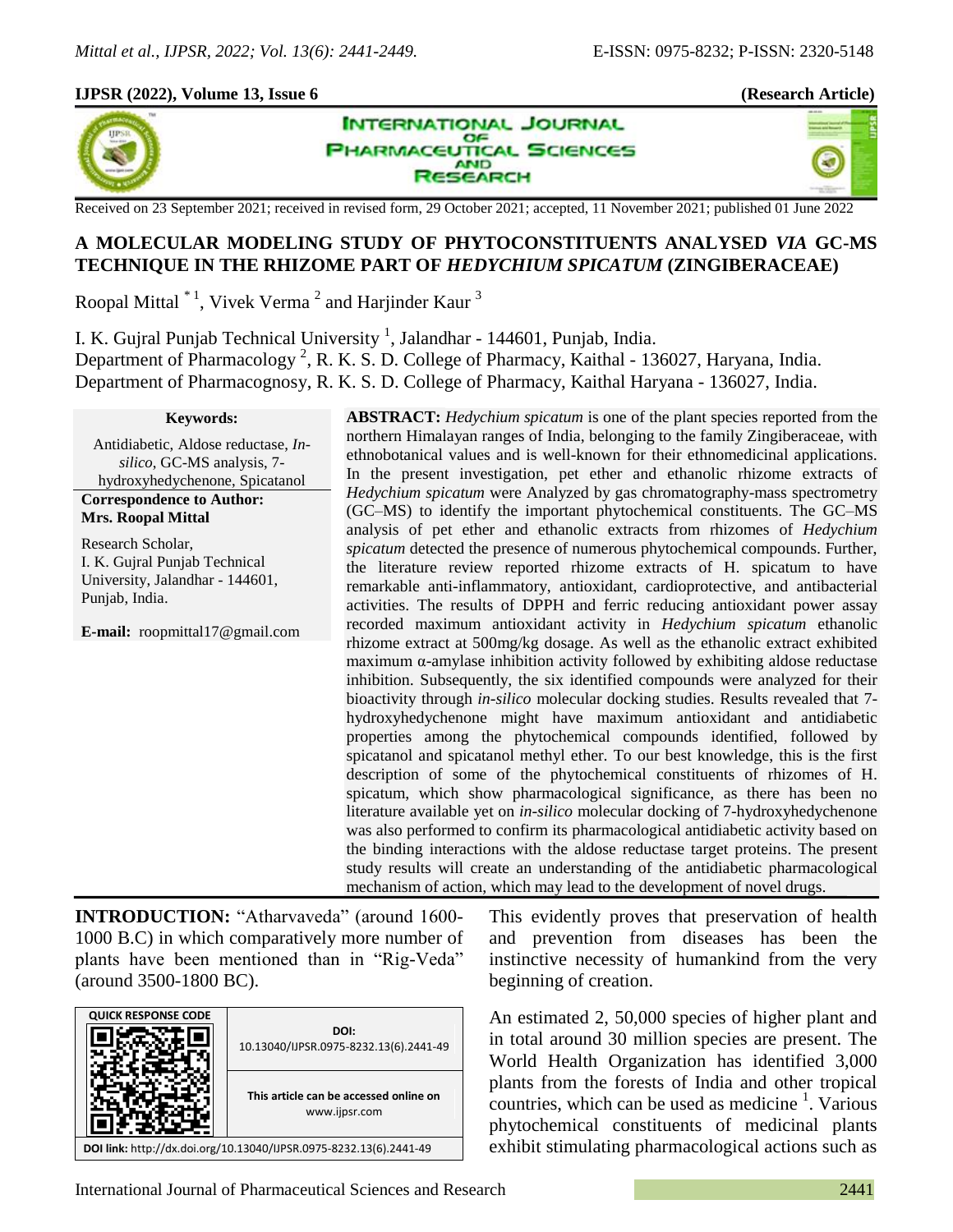cardioprotective, renal, hepatic, neuronal protections  $2-4$ . These bioactive constituents should be explored widely in isolation, characterization, and identification of compounds responsible for the activity and pathophysiological mechanism of action in curing chronic ailments  $5$ . The herbalderived drugs are often prepared from different plant extracts comprising of different phytoconstituents. These phytoconstituents have unique and complex structures and are used in treating prolonged as well as contagious diseases. Extractions and characterizations of numerous such bioactive compounds from various medicinal plants have led to certain medicines with high-activity profiles<sup>6</sup>.

The preliminary screening of medicinal plants by spectrometric and chromatographic methods provides basic information on chemical and pharmacological activities, which Helps to select biologically active plants  $\frac{7}{1}$ . In recent years, gas chromatography-mass spectrometry (GC–MS) has commonly been employed to identify various bioactive therapeutic compounds present in medicinal plants <sup>8</sup>. Hence, in the present study, GC–MS technique was adopted for detection and identification of phytochemical compounds present in the medicinal plant, *H. spicatum* rhizome belonging to Zingiberaceae, is mentioned as shati in Ayurveda classics and has been used in various dosage forms to treat cough, wound ulcer, fever, respiratory problems and hiccough<sup>9</sup>.

Thus, *H. spicatum* is known for its economic, medicinal, aromatic, and aesthetic values. Besides, the rhizome of the species is used is in preparation of Chyawanprash, which is recognized as a tonic and food supplement  $10$ . The unique topography of Indian Himalayan region of around 250,000 km, is found to have diverse habitats of flora and fauna  $11$ . The 50 species contain the most famous genra of Zingiberaceae  $12-14$ . The sesquiterpene alcohols, sesquiterpene hydrocarbons, drimane and labdane<br> $\frac{15}{7}$   $\frac{7 \text{hvdrow} \text{hvdrow}}{7 \text{hvdrow}}$ <sup>15</sup>, 7-hydroxyhedychenone <sup>16</sup>, 7-hydroxyl hedychenal and spicatanoic acid  $17$  and spicatanol and spicatanol methyl ether  $18$ . Many drugs have failed to enter the market due to their poor pharmacokinetics, which incurs huge losses to pharmaceutical companies. Computer-aided tools have emerged as advanced methods for drug discovery, which can be applied to screen the drugs

from phytochemicals found in various medicinal plants. Currently, molecular docking is an effective and inexpensive method for designing and testing drugs. This technique provides information about drug-receptor interactions that are useful to predict the binding orientation of drug candidates to their target proteins  $^{19, 20}$ .

To the best of our knowledge, the pet ether and ethanolic extract composition *Hedychium spicatum* rhizome, an essential oil-bearing plant, has not been reported previously. In this paper, we report the composition of pet ether and ethanolic extract from the rhizomes of *Hedychium spicatum*, occurring in Himalayan ranges and analyzed by GC-MS. Finally, the *in-sillico* studies of six major compounds already reported in the literature were evaluated for aldose reductase molecular docking via the GLIDE algorithm.

## **MATERIAL AND METHOD:**

**Plant Material Collection and Authentication:**  Procurement of plant raw material: Fresh aerial parts of *H. spicatum* were collected from Khari Baoli, Delhi, and were dried and coarsely powdered using a grinder. Authentication and identification of plant were done by Dr. H. B. Singh at National Institute of Science Communication And Information Resources (NISCAIR), New Delhi (References ID: NISCAIR/RHMD/Consult /-2012- 13/2154/160). The voucher specimen has also been deposited in the botany department of Kurukshetra University, Kurukshetra, and voucher specimen no. IPS/012/578 was submitted for future reference.

**Preparation of Extract:** Shade dried coarsely powdered rhizomes of *H. spicatum* were packed in Soxhlet extractor and a sufficient volume of solvent was added to the reservoir, and the hot continuous extraction process was continued for about 48 h or until solvent came down from the siphoning tube became colorless, firstly the powdered drug was treated with petroleum ether  $(60-80 \degree C)$  and then with alcohol (ethanol).

A Rotatory vacuum evaporator was used to distill excess alcohol under reduced pressure. A brown residue was recovered from the flask with a 48.17% yield and stored in the refrigerator for further pharmacological studies.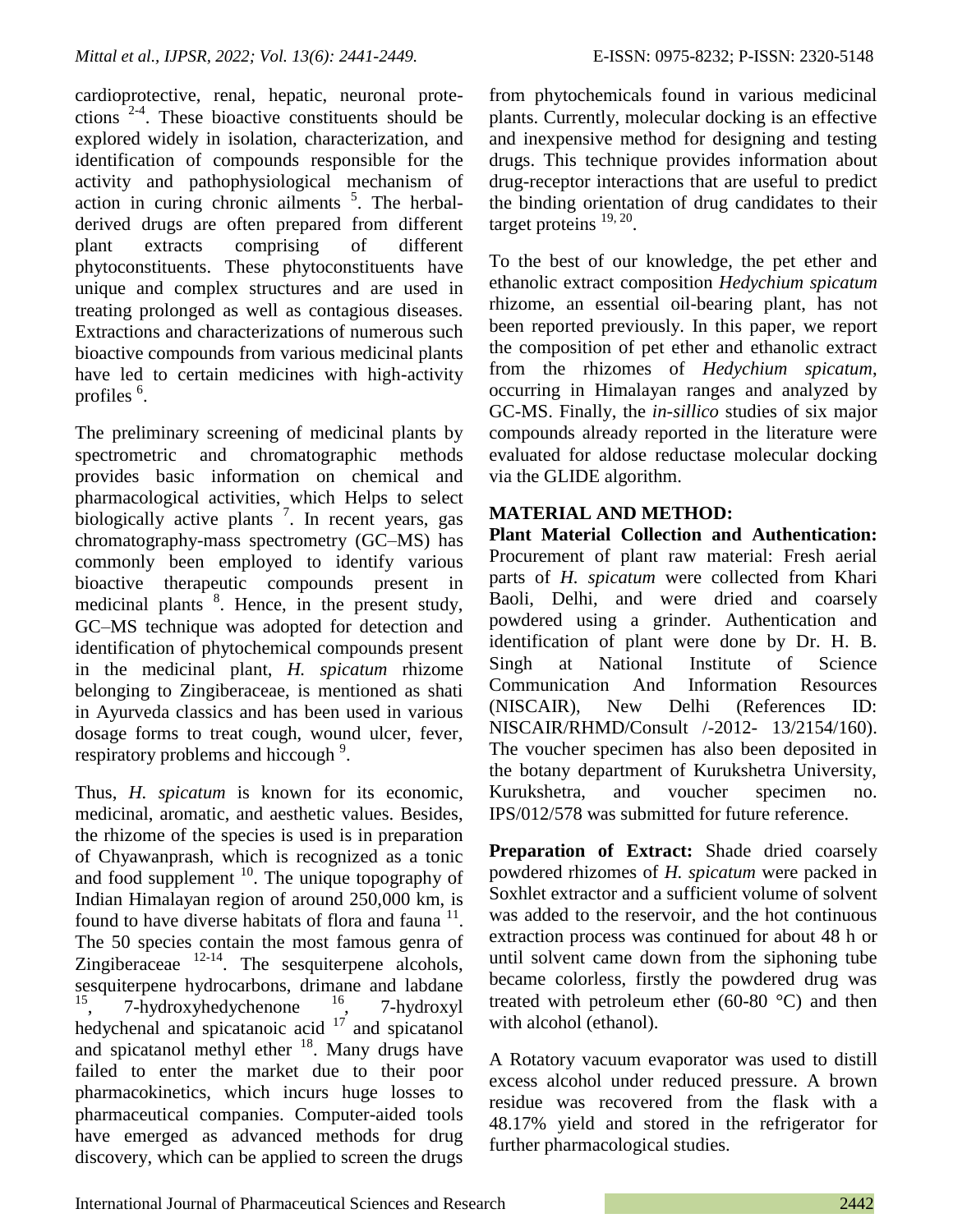### **Quantification Analysis of Extract** *via* **GC-MS Analysis:**

**Preparation of Extract:** The respective extracts were weighed, transferred to a flask, treated with the Methanol until the powder was fully immersed, incubated overnight, and filtered through a Whatmann No. 41 filter paper along with Sodium sulphate was wetted with absolute alcohol. The filtrate is then concentrated to 1ml by bubbling nitrogen gas into the solution. The extract contains both polar and non-polar components of the material, and a 2µl sample of the solution was employed in GC-MS to analyze different compounds.

**GC–MS Analysis:** The GC–MS analysis was carried out using Agilent Chem station Gas Chromatograph equipped and coupled to a mass detector with a polar column. The instrument was set to an initial temperature of 60 °C and maintained at this temperature for 2 min. At the end of this period, the oven temperature was rose up to 210 °C, at the rate of an increase of 3 °C/min, and maintained for 9 min. Injection port temperature was ensured as 250 °C and Helium flow rate as one ml/min. The ionization voltage was 70eV. The samples were injected in split mode as 1:40. Using computer searches on a NIST Ver.2.1 MS data library and comparing the spectrum obtained through GC-MS, compounds present in the plant's sample were identified.

**Identification of Phytocompound:** Interpretation on Mass-Spectrum GC-MS was conducted using the National institute Standard and Technology (NIST) database having more than 62,000 patterns. The spectrum of the unknown components was compared with the spectrum of known components stored in the NIST library. The name, molecular weight, and structure of the components of the test materials were ascertained (Abhirami *et al.,* 2012).

**Aldose Reductase Molecular Docking Studies:**  Molecular docking is a frequently used tool in computer-aided structure-based rational drug design. It evaluates how small molecules called ligands (terpenoids), and the target macromolecule (aldose reductase enzyme) fit together. Besides generating binding energies in these docking studies, the position of the ligand in the enzyme binding site can be visualized. It can be useful for developing potential drug candidates and also for understanding the binding nature  $20-22$ .

**Protein Preparation Wizard:** The PDB file (1EL3) was imported from the PDB website. The protein preparation wizard of Schrödinger's suite (Maestro, version 9.3, Schrödinger, LLC, New York, NY, 2012) has processed the protein. The minimal protein preparation steps were followed to process the protein 1EL3, including deleting substrate cofactor and co-crystallized water molecules and addition of missing hydrogen, *etc*.). An extended PDB format termed PDBQT file was used for coordinate files, including atomic partial charges. AutoDock Tools was used for generating PDBQT files from traditional PDB files  $19$ . Even though there are thousands of structures of aldose reductase enzymes are present in the database. Still, the 3EL3 were selected for the present study due to its similarity with the human enzyme  $^{23}$ .

**Ligand Preparation:** The 3D structure of the compound labdane diterpenes was drawn in marvin sketch, and standard aldose reductase inhibitor zopolrestat was downloaded from Pubchem. Lig. Prep. of Schrodinger utility software has been used to generate energy minimized 3D molecular structure. The 2D structure was drawn with the help of ChemSketch and downloaded from www.acdlabs.com.

**Docking:** Molecular docking study was carried out to evaluate the inhibitory potential of terpenoids against AR. The docking study was performed in the binding site of the 1EL3 in the standard precision mode of GLIDE algorithm. The protein preparation utility tool of Schrödinger suite relaxes the protein making it flexible to accommodate the ligand or inhibitor. The receptor grid files were generated around the active site of 1EL3 using the Grid Receptor generation program.

The docking process has been started after ensuring that the protein and ligand in the correct position. For a prepared set of ligands, the best pose and mol dock score was taken. AutoDock4.2 was downloaded from www.scripps.edu. The AutoDock was run several times to get various rigid docked conformations and analyze the predicted docking energy. The binding sites for these molecules were selected based on the ligand-binding pocket of the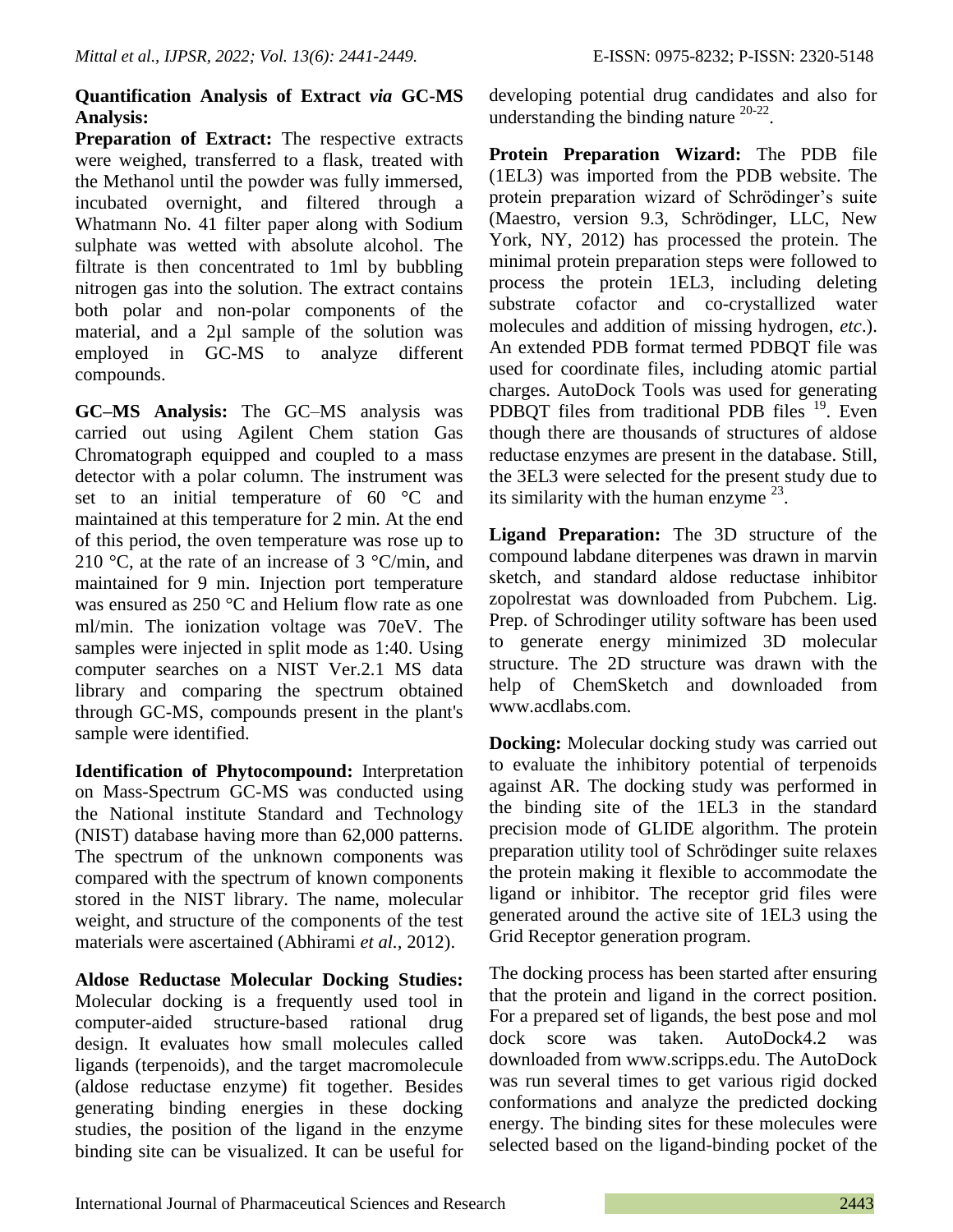templates. AutoDock Tools provide various methods to analyze the results of docking simulations such as, conformational similarity, visualizing the binding site and its energy and other parameters like intermolecular energy and inhibition constant. For each ligand, ten best poses were generated and scored using AutoDock 4.2 scoring functions  $19$ .

#### **RESULTS:**

**Chemical Composition of** *Hedychium spicatum* **Rhizome:** The yield of rhizome extract was obtained by Soxhlet extraction from *Hedychium spicatum* was 5.98%. 61 component chromategraphic peaks of the extracts were detected, and many components of the respective extracts were identified.



| FIG. 1: CHROMATOGRAPH SHOWING AREA% OF COMPOUND PRESENT IN PET ETHER EXTRACT |  |  |  |
|------------------------------------------------------------------------------|--|--|--|
|------------------------------------------------------------------------------|--|--|--|

| TABLE 1: CHEMICAL COMPOSITION OF PET ETHER EXTRACT OF RHIZOME HEDYCHIUM SPICATUM |                                                                      |           |        |        |          |
|----------------------------------------------------------------------------------|----------------------------------------------------------------------|-----------|--------|--------|----------|
| S. no.                                                                           | <b>Chemical Constituents</b>                                         | <b>Rt</b> | Qual   | Area % | Cas no.# |
|                                                                                  | Benzofuran, 3-methyl                                                 | 30.164    | 70     | 0.97   | #14360   |
| $\overline{2}$                                                                   | Quinoline, decahydro-, trans                                         | 31.548    | 46     | 1.24   | #17674   |
| 3                                                                                | Epizonarene                                                          | 32.458    | 78     | 0.89   | #62258   |
| 4                                                                                | Epizonarene                                                          | 32.744    | 83     | 0.83   | #62258   |
| 5                                                                                | alpha.-Cubebene                                                      | 33.305    | 55     | 0.87   | #62286   |
| 6                                                                                | 2-Naphthalenemethanol, 1,2,3,4,4a,8a hexahydro-.alpha.,.alpha.,4a,8- | 34.129    | 87     | 0.82   | #74862   |
|                                                                                  | tetramethyl-, [2R-(2.alpha.,4a.alpha.,8a.alp                         |           |        |        |          |
| 7                                                                                | Hexahydro-5-methyl-1-phenyl-1,3,5-triazine 2-thione                  | 37.522    | 47     | 1.24   | #64457   |
| 8                                                                                | E-2-Octadecadecen-1-ol                                               | 38.117    | 50     | 0.90   | #112028  |
| 9                                                                                | Maleimide, N-allyl                                                   | 38.277    | 60     | 0.80   | #1643    |
| 10                                                                               | Cyclohexane, 1,2-dimethyl-3-pentyl-4-propyl                          | 38.609    | 87     | 1.16   | #78219   |
| 11                                                                               | Octahydropyrano[3,2-b]pyridin-6-one                                  | 38.830    | 41     | 1.26   | #27553   |
| 12                                                                               | $(+)$ -2-Carene, 4-.alpha.-isopropenyl                               | 39.084    | 59     | 0.96   | #41642   |
| 13                                                                               | 3-Chloro-4-(dichloromethyl)-5-hydroxy 2(5H)-furanone                 | 39.559    | 12     | 0.87   | #71875   |
| 14                                                                               | Distannoxane, hexabutyl                                              | 39.971    | $10\,$ | 1.71   | #217834  |
| 15                                                                               | 2-Methoxybenzoic acid, cyclopentyl ester                             | 40.389    | 72     | 1.25   | #74442   |
| 16                                                                               | 2-(2-Furyl)pyridine                                                  | 41.156    | 89     | 2.73   | #21203   |
| 17                                                                               | 2-(2-Furyl)pyridine                                                  | 41.573    | 83     | 4.20   | #21203   |
| 18                                                                               | 2-Propenoic acid, 3-(4-methoxyphenyl)-, ethyl ester                  | 41.751    | 96     | 1.58   | #63709   |
| 19                                                                               | 3-Hydroxypropionic acid, 3-(1H benzoimidazol-2-yl)                   | 42.454    | 64     | 0.88   | #63397   |
| 20                                                                               | 1H-1,3-Diborole, 1,3,4,5-tetraethyl-2,3-dihydro-2-methyl             | 42.632    | 18     | 0.79   | #51683   |
| 21                                                                               | 1H-Indene, 1-ethylideneoctahydro-7a-methyl-, (1E,3a.alpha,7a.beta.)  | 43.050    | 38     | 0.85   | #33116   |
| 22                                                                               | p-Hydroxycinnamic acid, ethyl ester                                  | 43.296    | 93     | 1.06   | #52780   |
| 23                                                                               | Bicyclo <sup>[3.1.1</sup> ] heptane, 2,6,6-trimethyl                 | 43.748    | 64     | 0.84   | #16757   |
| 24                                                                               | Oleyl alcohol, heptafluorobutyrate                                   | 46.076    | 90     | 1.46   | #209404  |
| 25                                                                               | Hexadecanoic acid, methyl ester                                      | 46.614    | 97     | 0.87   | #113689  |
| 26                                                                               | 9-Octadecenoic acid (Z)-, 9-hexadecenyl ester, (Z)                   | 47.289    | 15     | 0.82   | #213688  |
| 27                                                                               | Kaur-16-ene, (8. beta, 13. beta.)                                    | 47.885    | 55     | 1.85   | #115432  |

Note: Rt is retention time, Cas # indicates library reference number, Qual. indicates quality.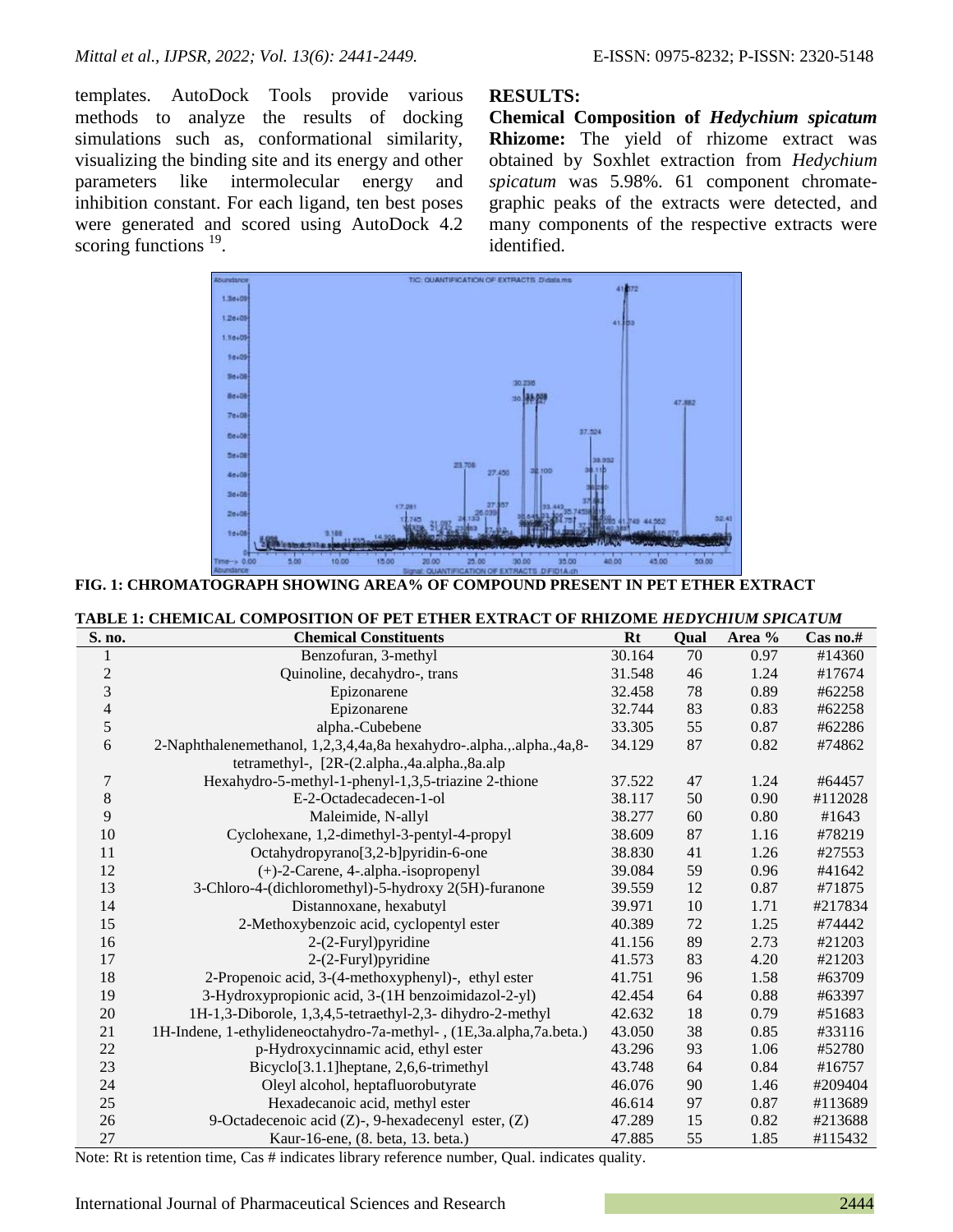The content of the identified components was more than  $94.03\%$  of the oil. 2-(2-Furyl) pyridine (6.93) and Kaurene (1.85) were the most abundant components in the pet ether extract. Benzofurazan, 5-methyl-4-nitro (5.03) and Anisole, m-(2 nitrovinyl) (2.58), 1-8 cineole were the most abundant compounds in ethanolic extract. The rhizome ethanolic extract was predominantly made up of monoterpenoids and sesquiterpenoids, mainly labdane diterpenes as the principal components and other phenolic compounds in trace amounts.

While the pet ether extract contained monoterpenoids and sesquiterpenoids as the major components with diterpenoids and other phenolic compounds as minor ones. The extract's constituents were comparatively the same the ethanolic extract contains quantitatively more. Out of total components reported, the 1-8 cineol, spathulenol, hedychenone, 7-hydroxyhedychenone, linalool, and terpineol were found to be major components in both extracts.



**FIG. 2: CHROMATOGRAPH SHOWING AREA % OF COMPOUNDS PRESENT IN ETHANOLIC EXTRACT**

| S. no.         | <b>Chemical Constituents</b>                                    | $Rt$   | Qual. | Area % | $\bf Cas\#$ |
|----------------|-----------------------------------------------------------------|--------|-------|--------|-------------|
| 1              | trans-Cinnamic acid                                             | 28.922 | 60    | 1.17   | #22885      |
| $\overline{c}$ | Benzofuran, 3-methyl                                            | 30.304 | 70    | 1.16   | #14360      |
| 3              | 1-Methylcyclopropanecarboxylic acid                             | 31.480 | 43    | 0.97   | #3714       |
| 4              | Naphthalene, 1,2,4a,5,8,8a-hexahydro-4,7-dimethyl-1- (1-methyl- | 32.435 | 64    | 0.94   | #62497      |
|                | ethyl) -, [1S(1.alpha.,4a.beta.,8a.alpha.)]161.0                |        |       |        |             |
| 5              | alpha.-Calacorene                                               | 33.202 | 95    | 0.85   | #59547      |
| 6              | (-)-Spathulenol                                                 | 34.535 | 95    | 0.83   | #74725      |
| 7              | endo-2-Methylbicyclo[3.3.1] nonane                              | 35.743 | 76    | 0.96   | #16733      |
| 8              | Lactose                                                         | 36.669 | 49    | 0.80   | #166318     |
| 9              | 2-Propenoic acid, 3-(4-methoxyphenyl)                           | 37.156 | 94    | 1.24   | #42590      |
| 10             | Coumarin-3-carboxylic acid                                      | 37.533 | 80    | 0.98   | #51429      |
| 11             | $1,4,9$ -Decatriene, $(Z)$                                      | 38.283 | 55    | 0.83   | #15537      |
| 12             | Oleyl alcohol, trifluoroacetate                                 | 38.615 | 60    | 1.04   | #179539     |
| 13             | 1-Tetradecene                                                   | 38.912 | 53    | 0.95   | #56562      |
| 14             | Nonadecyl trifluoroacetate                                      | 39.084 | 91    | 1.07   | #187548     |
| 15             | 2-Propenoic acid, 3-(4-methoxyphenyl)                           | 39.679 | 93    | 1.42   | #42590      |
| 16             | Anisole, m-(2-nitrovinyl)                                       | 40.251 | 78    | 2.58   | #43979      |
| 17             | 2-Propenoic acid, 3-(4-methoxyphenyl)                           | 40.418 | 46    | 1.48   | #42590      |
| 18             | Benzofurazan, 5-methyl-4-nitro                                  | 41.464 | 48    | 5.03   | #43869      |
| 19             | $2-(2-Furyl)$ pyridine                                          | 41.522 | 83    | 1.46   | #21203      |
| 20             | 3-Hydroxypropionic acid, 3-(1H-benzoimidazol-2-yl)              | 41.876 | 42    | 1.05   | #63397      |
| 21             | p-Hydroxycinnamic acid, ethyl ester                             | 43.330 | 64    | 0.94   | #52780      |
| 22             | Benzenemethanol, 4-methoxy                                      | 44.612 | 30    | 0.81   | #17129      |
| 23             | Kaur-16-ene                                                     | 47.890 | 43    | 0.94   | #115428     |
| 24             | Adipic acid, hexyl propyl ester                                 | 47.953 | 70    | 0.84   | #114994     |

**TABLE 2: CHEMICAL COMPOSITION OF ETHANOLIC EXTRACT OF RHIZOME** *HEDYCHIUM SPICATUM*

Note: Rt is retention time, Cas# indicates library reference number, Qual. indicates quality.

The oil composition of *Hedychium spicatum* from different parts of India already reported terpinen-4 ol (31.15 %), cis-sabinene hydrate (15.76 %), pcymene (6.83 %), sabinene (6.91 %), transsabinene hydrate (3.86 %) and α-terpineol (3.71 %) as the main constituents. So it was concluded that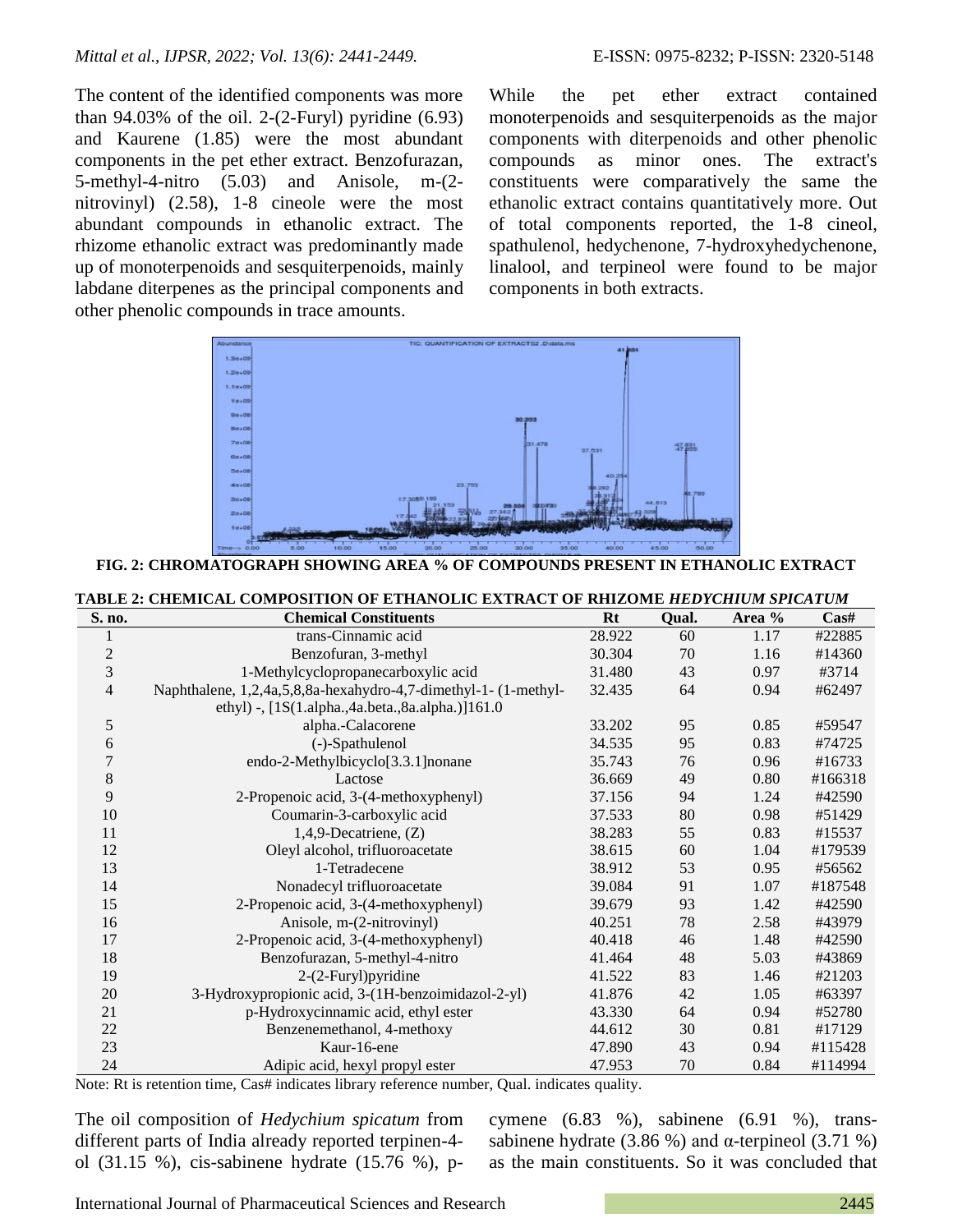depending on the geographical origin of marjoram, its quality and quantity varies considerably, as influenced by genotype or the environmental conditions. The identified components where the content is more than 0.80% were given in **Tables 1 & 2.**

*In-silico* **Studies:** The molecular docking (*In-silico* studies) of the selected compounds (ligands) with

the amino acids are shown in **Tables 3** and **4**. The six compounds were selected on the basis of literature and their binding in the cavity of *Aldose reductase* enzyme was examined.

The compound that shows the maximum docking score and hydrogen bond interactions were the most effective compound in alleviating diabetic nephropathy.

| <b>TABLE 3: STRUCTURES OF SIX COMPOUNDS USED FOR IN-SILICO STUDIES ARE GIVEN BELOW</b> |  |  |  |
|----------------------------------------------------------------------------------------|--|--|--|
|----------------------------------------------------------------------------------------|--|--|--|



#### **TABLE 4: TABLE SHOWING THE MOL DOCK SCORE AND H BOND INTERACTIONS**

| S. no.       | <b>Name</b>              | Mol. dock  | <b>Docking</b> | H-bond           | H-bond     | <b>Interacting</b> | <b>Interacting</b> |
|--------------|--------------------------|------------|----------------|------------------|------------|--------------------|--------------------|
|              |                          | score      | score          | interaction      | distance   | residue            | atom               |
| $\mathbf{1}$ | <b>Internal Standard</b> | $-178.961$ | $-178.442$     | 6                | 2.60, 3.55 | Ser 210, Cys 298,  | $O-N$ , $O-S$      |
|              |                          |            |                |                  | 2.84, 3.47 | Tyr 209, Ser 159,  | $0-0, 0-0$         |
|              |                          |            |                |                  | 2.93, 3.12 | Asn 160, Trp 111   | $O-N$ , $O-N$      |
| $\mathbf{2}$ | $6 - 0x - 7, 11, 13 -$   | $-140.505$ | $-138.604$     | 5                | 3.17       | Lys 77             | $O-N$              |
|              | labdatrien-16,15-        |            |                |                  | 2.68       | Try 48             | $O-O$              |
|              | olide                    |            |                |                  | 3.10       | Lys 262            | $O-N$              |
|              |                          |            |                |                  | 2.37       | Asn 216            | $0-0$              |
|              |                          |            |                |                  | 1.96       | Asp 43             | $0-0$              |
| 3            | Spicatanol               | $-145.755$ | $-146.469$     | 6                | 3.34       | Gln 183            | $O-O$              |
|              |                          |            |                |                  | 2.85       | Lys 77             | $O-N$              |
|              |                          |            |                |                  | 1.71       | Asp 43             | $H-O$              |
|              |                          |            |                |                  | 2.10       | Try 48             | $0-0$              |
|              |                          |            |                |                  | 3.41       | Lys $21$           | $O-N$              |
|              |                          |            |                |                  | 3.01       | Leu 212            | $O-N$              |
| 4            | Spicatanol methyl        | $-146.443$ | $-146.335$     | $\overline{4}$   | 2.54       | Asp 43             | $O-O$              |
|              | ether                    |            |                |                  | 2.58       | Tyr <sub>48</sub>  | $O-O$              |
|              |                          |            |                |                  | 3.31       | Ser 214            | $O-N$              |
|              |                          |            |                |                  | 3.42       | Leu 212            | $O-N$              |
| 5            | 7- hydroxyl              | $-147.32$  | $-147.565$     | 6                | 3.12       | Ser 214            | $O-N$              |
|              | hedychenone              |            |                |                  | 3.37       | Leu 212            | $O-N$              |
|              |                          |            |                |                  | 3.20       | Lys 77             | $O-N$              |
|              |                          |            |                |                  | 2.27       | Asp 43             | $0-0$              |
|              |                          |            |                |                  | 3.08       | Thr 99             | $O-N$              |
|              |                          |            |                |                  | 2.83       | Asp 43             | $O-O$              |
| 6            | Yunnacoronarin D         | $-141.122$ | $-143.921$     | $\boldsymbol{7}$ | 3.48       | Gln 183            | $0-0$              |
|              |                          |            |                |                  | 3.08       | Lys 77             | $O-N$              |
|              |                          |            |                |                  | 2.60       | Asp 43             | $0-0$              |
|              |                          |            |                |                  | 3.13       | Ser 214            | $O-N$              |
|              |                          |            |                |                  | 3.48       | Leu 212            | $O-N$              |
|              |                          |            |                |                  | 2.16       | <b>Ile 260</b>     | $O-O$              |
|              |                          |            |                |                  | 2.29       | Tyr <sub>48</sub>  | $O-O$              |
| 7            | Hedychia Lactone B       | $-144.399$ | $-142.196$     | $\overline{4}$   | 2.66       | <b>Cys 298</b>     | $O-S$              |
|              |                          |            |                |                  | 2.84       | Ser 210            | $O-O$              |
|              |                          |            |                |                  | 2.95       | <b>His 110</b>     | $O-N$              |
|              |                          |            |                |                  | 3.22       | <b>Trp 111</b>     | $O-N$              |

International Journal of Pharmaceutical Sciences and Research 2446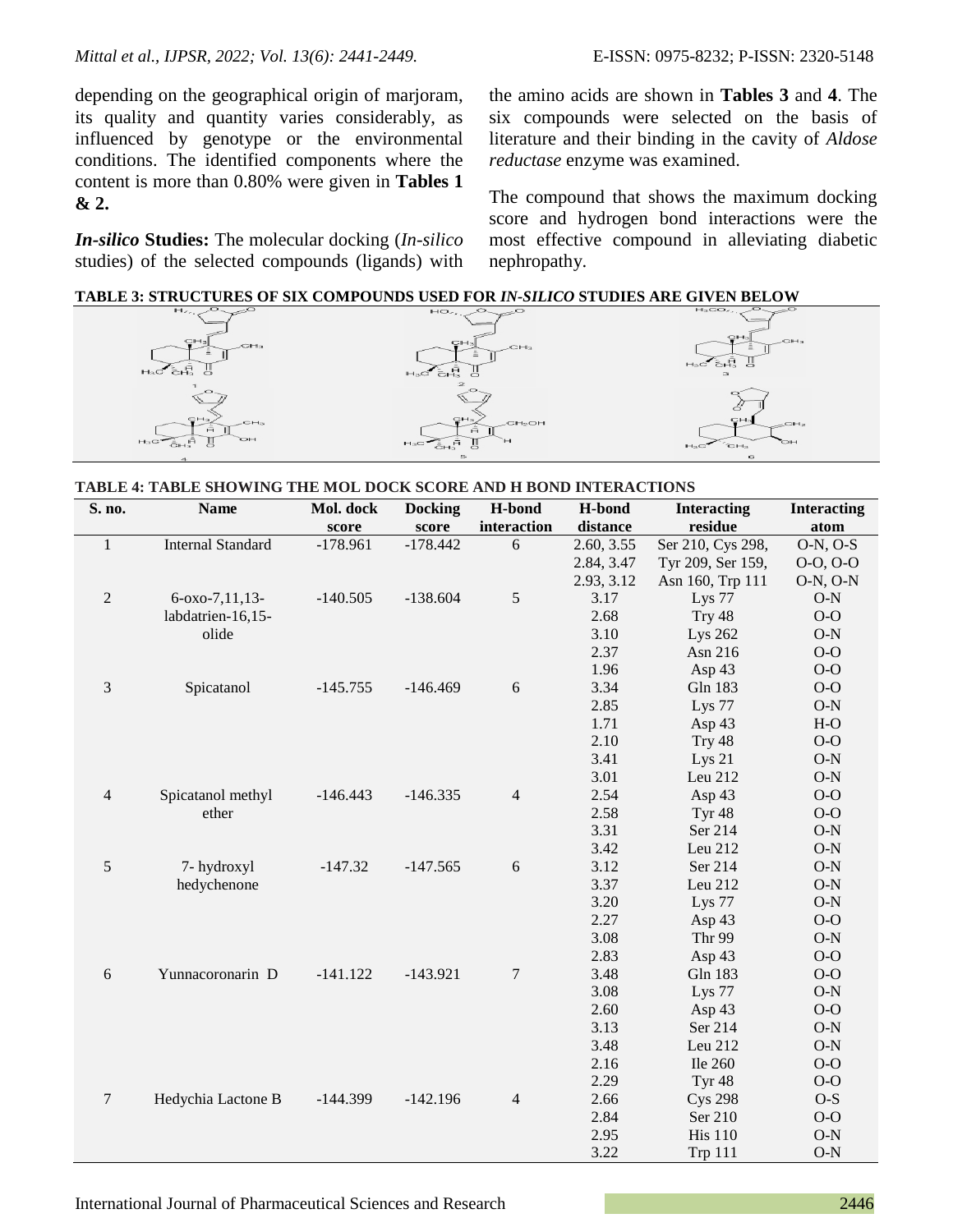The compound 6-oxo-7,11,13-labdatrien-16,15 olide showed the molecular docking score of - 140.50 and bound with Aldose Reductase enzyme to its active site amino acid Lys 77, Try 48, Lys 262, Asn 216, Asp 43 that formed 5 Hydrogen bonds along with their hydrogen bond distance 3.17, 2.68, 3.10, 2.37,  $1.96A^0$  respectively. The interactions between the atoms of compound 6 oxo-7,11,13-labdatrien-16,15-olide and amino acids of Aldose reductase enzyme was Oxygen-Nitrogen and dioxide in nature, suggesting the strong bonds between the cavity of aldose reductase and the compound.

The compound named Spicatanol had the molecular docking score(-145.75) to active site amino acids Gln 183, Lys 77, Asp 43, Try 48, Lys 21, Leu 212 by forming 6 Hydrogen bonds along with their hydrogen bond distance 3.34, 2.85, 1.71, 2.10, 3.41,  $3.01A^0$  respectively. The interactions between the atoms of Spicatanol and amino acids of the enzyme were dioxide, Oxo-Nitro, oxo-Hydrogen in nature. The compound Spicatanol methyl ether showed the molecular docking score (-146.44) to active site amino acids Asp 43, Tyr 48, Ser 214, Leu 212, forming 4 Hydrogen bonds along with their hydrogen bond distance 2.54, 2.58, 3.31,  $3.42A<sup>0</sup>$ , respectively. Thus the compound named 7hydroxyhedychenone showed the best mol doc score of -147.32 as compared to internal standard zoporlestat with mol doc score of -178.68 and a maximum number of interactions *i.e*., 7 with protein residue Ser 214, Leu 212, Lys 77, Asp 43,

Thr 99, Asp 43 along with their hydrogen bond distance 3.12, 3.37, 3.20, 2.27, 3.08, 2.83  $A^0$ respectively. The best molecular posture of 7 hydroxyhedychenone in the aldose reductase cavity is shown in **Fig. 3.** The compound Yunnacoronarin D shows the molecular docking score (-141.12) to active site amino acids Gln 183, Lys 77, Asp 43, Ser 214, Leu 212, Ile 260, Tyr 48 by forming 7 Hydrogen bonds along with their hydrogen bond distance 3.48, 3.08, 2.60, 3.13, 3.48, 2.16, 2.29 in  $A^0$  respectively.

The interactions between the atoms of the compound (Yunnacoronarin D) and amino acids of Aldose reductase enzyme were Oxygen-Oxygen, Oxygen-Nitrogen, Oxygen-Oxygen, Oxygen-Nitrogen, Oxygen-Nitrogen, Oxygen-Oxygen, Oxygen-Oxygenrespectively. The compound Hedychia Lactone B shows the molecular docking score (-144.39) to active site amino acids Cys 298, Ser 210, His 110, Trp 111 by forming 4 Hydrogen bonds along with their hydrogen bond distance 2.66, 2.84, 2.95, 3.22 in  $A^{0}$ , respectively. The interactions between the atoms of compound (Hedychia Lactone B) and amino acids of Aldose reductase enzyme were Oxygen-Sulphur, Oxygen-Oxygen, Oxygen-Nitrogen, Oxygen-Nitrogen, respectively. All the compounds showed comparable aldose reductase inhibition, leading to inhibition of sorbitol conversion to glucose, consequently lowering the glucose load in renal tissues that might helped in protection of kidney in chronic diabetic patients.



**FIG. 3: SHOWING THE BEST RESULTING INTERACTION BY A MOLECULE 7- HYDROXYHEDYCHENONE**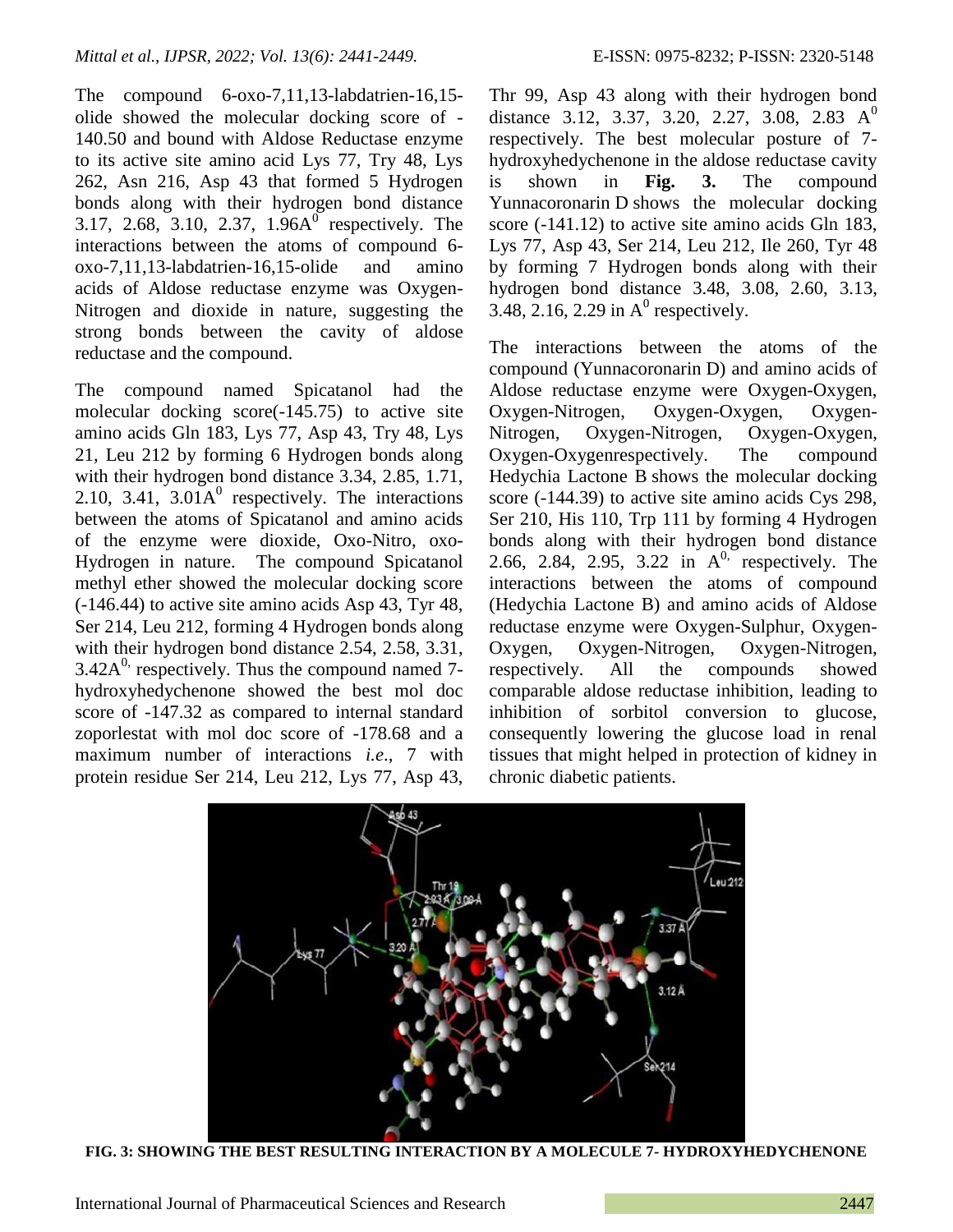**DISCUSSION:** Diabetes is a multifactorial disease that leads to several complications; it demands multiple therapeutic approaches. Many hypoglycaemic/ antidiabetic plants and herbs are known in traditional medicine, but their introduction in modern therapy waited for pharmacological testing by recent methods. Thus it offers a natural key to unlock a diabetologist's for the future. Streptozotocin-induced diabetes mellitus causes the destruction of beta cells of islets of Langerhans<sup>24</sup> which leads to the reduction in insulin release. An insufficient release of insulin causes high blood glucose levels, namely hyperglycaemia, which results in the development of diabetic complications  $25$  because of oxidative damage caused by the generation of reactive oxygen species (ROS). STZ-induced diabetic animals may exhibit many other diabetic complications such as myocardial, cardiovascular, gastrointestinal, nervous, and urinary bladder dysfunctions. We believe that Hedychium spicatum having properties such as antioxidant , hypoglycaemic <sup>17</sup>, anti-inflammatory, and cytotoxic activity <sup>18</sup>, showed good results against diabetic nephropathy

In the present view of GC-MS, sesquiterpenes are studied for their various biological activities like antioxidant, antidiabetic, anticholesterolemic, *etc*. It can be seen that the volatile components in the dry rhizome *Hedychium spicatum* are mainly unsaturated organic compounds, such as monoterpenes, sesquiterpenes, and their oxygenous derivatives, triterpenoids, and other aliphatic compounds. Most of the identified volatile components, such as pinene, camphene, camphor, borneol, caryophyllene, *etc*., are similar to that of the references cited therein.

The coumarins chain-breaking antioxidants, display a remarkable array of biochemical and pharmacological actions, some of which suggest that certain members of this group of compounds may significantly affect the function of various mammalian cellular systems. Thus the compounds reported in the respective pet ether extract are mainly found to possess antidiabetic, antioxidant activity, which will help us to confine the activity of our respective extract to possess antidiabetic activity, and free radical scavenging activity of some extract will greatly influence the protective

effect on kidneys, *i.e.,* diabetic nephropathy. The phenolic compounds can act as free radical scavengers, removing reactive oxygen species (ROS), which can initiate oxidative stress and chronic inflammation. Novel bioactive flavonoid compounds are currently in trial for combating many oxidative stress-related diseases such as diabetes, cancer, arthritis, alzheimer's, and parkinson's diseases  $27$ . A variety of phenolic and flavanoids have been purified from the rhizomes of *Hedychium spicatum,* such as eugenol, chavicol analogues, cinnamic, coumaric acid derivatives which show the ability to inhibit nitric oxide (NO) or reactive oxygen species (ROS). Thus, the compounds reported in the respective ethanolic extract were mainly found to possess antidiabetic, antioxidant activity, which will help us confine our respective extract's activity to possess' antidiabetic activity and free radical scavenging activity extract will greatly influence the protective effect on kidneys, *i.e.,* diabetic nephropathy.

**CONCLUSION:** The present investigation focused on identifying various bioactive compounds from the rhizome extracts of *Hedychium spicatum* for the first time by GC–MS analysis and in silico Molecular modelling. These compounds are responsible for the different therapeutic and pharmacological properties. We have also provided evidence of rhizome extracts of *Hedychium spicatum* as antidiabetic activities. The 7-hydroxyhedychenone compound showed promising binding affinity toward different proteins in molecular docking experiments, and their druglike features were demonstrated through autodock analysis. Using the 7-hydroxyhedychenone compound may enable us to develop an effective drug against diabetic diseases.

**ACKNOWLEDGEMENT:** The authors are thankful to the Institute of Pharmaceutical Sciences, Kurukshetra University, Kurukshetra for providing financial assistance and Dr. Dhirender Kaushik sir for the utmost guidance.

**CONFLICTS OF INTEREST:** The authors declare no conflict of interest.

## **REFERENCES:**

1. Mukherjee PK: Quality control of herbal drugs: an approach to evaluation of botanicals. Business Horizons 2002; 22(4): 1503-07.